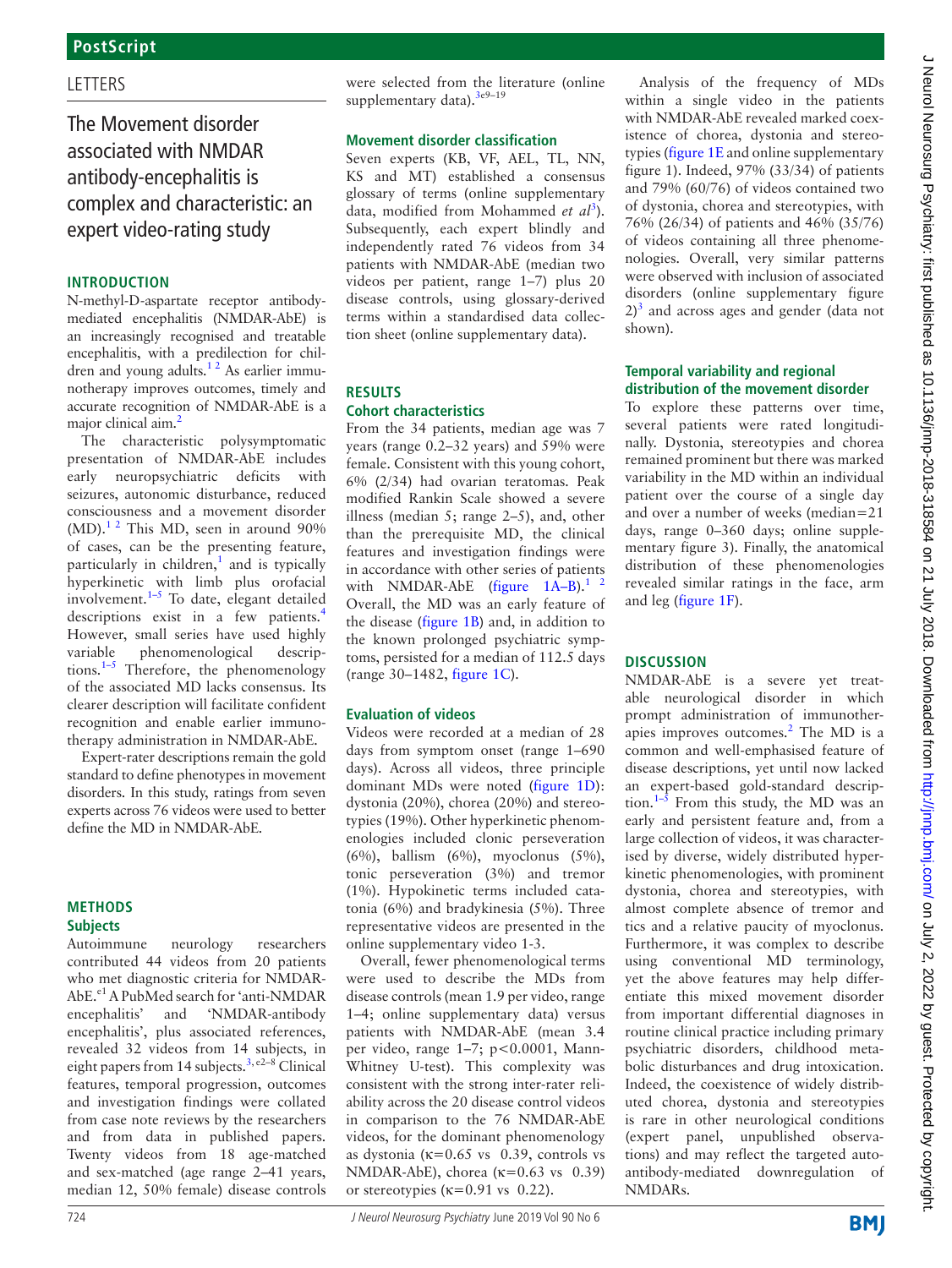### **PostScript**



<span id="page-1-0"></span>**Figure 1** The clinical features and movement disorder evaluations in 34 patients with N-methyl-D-aspartate-antibody encephalitis (NMDAR-AbE). (A) Clinical and investigation findings across the 34 patients whose videos were rated. By definition, all patients had a movement disorder (MD) and other clinical and paraclinical features included psychiatric (n=33/34), cognitive (n=32/34), seizures (n=30/34), autonomic (n=17/34), abnormal electroencephalogram (n=28/30), abnormal cerebrospinal fluid (CSF) (n=19/33) and abnormal MRI (n=9/34). Abnormal CSF findings included any of pleocytosis, oligoclonal bands or raised protein. Two ovarian teratomas were noted in postpubescent women (25 and 32 years). Overall, three cases were adults. (B) Symptom onset and offset in NMDAR-AbE: timings of onset (black) and offset (grey) of the main five symptom categories after first symptom (day 1; median, minimum and maximum values displayed on box and whisker plot), (C) with a particular focus on the timing of the MD in individual patients. Full datasets were available from coauthors and denominators <34 represent variably reported details from the literature-derived videos. Expert classification of phenomenology for 76 videos from patients with NMDAR-AbE (D–F). (D) Dystonia, chorea and stereotypies were the most commonly used terms. For the 'other' category, raters used terms including: mutism, stupor, myorhythmia, myokymia, tics, opisthotonus, cerebellar syndrome/ataxia, orofacial dyskinesia, waxy flexibility, oculogyric crises, athetosis, agitation, seizure, startle and vocal perseveration. (E) The interactions between phenomenologies in NMDAR-AbE with co-occurrence of stereotypies, chorea and dystonia shown in a Circos plot,<sup>e20</sup> based on a co-occurrence matrix within single video ratings. (F) Stereotypies, chorea and dystonia were equally represented in the face, arm and leg, respectively.

In this study, expert-rater feedback stated '*our definition and description of hyperkinetic movements do not cover some of these patients'* and '*reviewing all of these videotapes was a challenge particularly to preconceived and established phenomenological categorisations. Not infrequently I was dissatisfied with the final category that I chose*'. This difficulty in classifying patients with conventional terms is reflected in the inter-rater kappa statistics and the greater variety of terms used to describe patients with NMDAR-AbE. These kappa values could be interpreted as reflecting variability between expert-raters, but they showed good agreement across other varied control disorders and many terms are not interchangeable. However, potential study limitations include the lack of accompanying clinical histories and standardised video assessments, the overall young age and marked disease severity, the

surprisingly prolonged duration of the MD and an intrinsic bias towards recording the most unusual movements. Future extension studies could also incorporate a consecutive series of patients with a more exhaustive list of control mixed movement disorders.

In summary, this clinical constellation of phenomenologies, with the unusual triad of dystonia, stereotypies and chorea, should, in the correct clinical context, provide clinicians with greater confidence in diagnosing this common cause of encephalitis, allowing earlier immunotherapy administration and improved patient outcomes.

James A Varley,<sup>1</sup> Alastair J S Webb,<sup>1</sup> Bettina Balint,<sup>1,2</sup> Victor S C Fung,<sup>3</sup> Kapil D Sethi,<sup>4</sup> **Marina A J Tijssen,5 Timothy Lynch,6 Shakeeb S Mohammad,7 Fiona Britton,1 Matthew Evans,1 Yael Hacohen,8 Jean-Pierre Lin,8 Nardo Nardocci,9 Tiziana Granata,9 Russell C Dale,7 Ming J Lim,8 Kailash P Bhatia,10 Anthony E Lang,11 Sarosh R Irani1**

1 Oxford Autoimmune Neurology Group, Nuffield Department of Clinical Neurosciences, University of Oxford, Oxford, UK

2 Department of Neurology, University Hospital, Heidelberg, Germany

<sup>3</sup>The Movement Disorders Unit, Westmead Hospital, Sydney, New South Wales, Australia <sup>4</sup>

<sup>4</sup>Department of Neurology, Augusta University, Augusta, Georgia

5 Department of Neurology, University Medical Center

Groningen, Groningen, The Netherlands <sup>6</sup> <sup>6</sup> Centre for Brain Health, The Dublin Neurological

Institute at the Mater Misericordiae University Hospital, University College Dublin, Dublin, Ireland

<sup>7</sup> Discipline of Child & Adolescent Health, Westmead Children's Hospital, The University of Sydney, Sydney, New South Wales, Australia <sup>8</sup>

Children's Neurosciences, Evelina Children's Hospital, King's Health Partners Academic Health Science Centre, London, UK

<sup>9</sup> Department of Paediatric Neuroscience, IRCCS Foundation C. Besta Neurological Institute, Milan, Italy <sup>10</sup>Sobell Department, Institute of Neurology, UCL NHNN, London, UK<br><sup>11</sup>Morton and Gloria Shulman Movement Disorders

Clinic, The Edmond J. Safra Program in Parkinson's